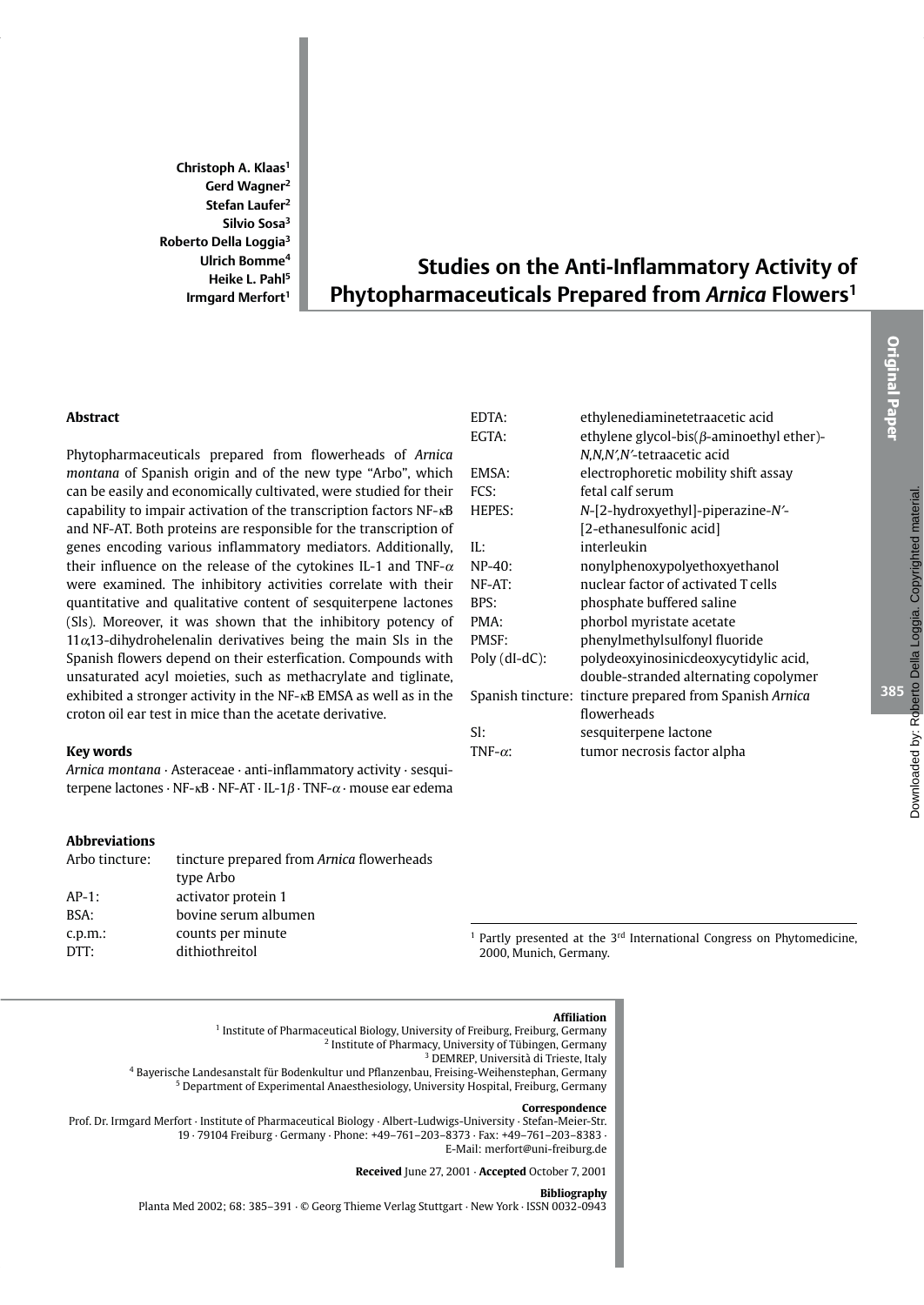## **Introduction**

Phytopharmaceuticals prepared from Arnica flowers are externally used to treat a variety of different ailments. These are related to injuries and accidents, e.g., for haematomas, dislocations, sprains, bruising, edema associated with fractures, rheumatic muscle and joint complaints, inflammations of the mucous membranes of the mouth and throat, furuncles, inflamed insect bites, and surface phlebitis [1]. The secondary metabolites that mediate the anti-inflammatory effects of Arnica flowers are mainly sesquiterpene lactones (Sls) of the  $10\alpha$ -methylpseudoguaianolide type like helenalin,  $11\alpha$ 13-dihydrohelenalin and their ester derivatives (see Fig. 1) ([1], and lit. cited therein). Recently, we made a contribution to the molecular mechanism by which they exert their anti-inflammatory effect. We have demonstrated that these SIs as well as Arnica tincture prepared from flowerheads of A. montana (Spanish chemotype) effectively interferes with the activation of NF-<sub>KB</sub> and that the total concentration of Sls is high enough to explain this effect  $[2]$ ,  $[3]$ ,  $[4]$ . Moreover, we could show that Sls also inhibit the transcription factor NF-AT [5].

The inducible transcription factors NF-<sub>KB</sub> and NF-AT are important regulators of the human immune response. NF-<sub>KB</sub> regulates the transcription of genes encoding, e.g., the cytokines IL-1 $\beta$ , IL-2, TNF- $\alpha$ , adhesion molecules or enzymes like iNOS, cyclooxygenase-II and 5-lipoxygenase [6]. Components of the NF-AT family bind cooperatively with those of the AP-1 family to composite NF-AT:AP-1 sites [7] and play a major role in the control of activation and differentiation of T cells. These cells activate other cells of the immune system, thus maintaining or enhancing inflammatory processes [7]. In addition to NF-KB, NF-AT is involved in regulating the transcription of cytokines, such as TNF- $\alpha$ , IL-2 or IL-4 in lymphocytes.

In continuation of our studies on the anti-inflammatory activity of sesquiterpene lactones, this paper is related to investigations on preparations from Arnica flowerheads as well as of some isolated SIs from these preparations. Two Arnica tinctures, are compared for their ability to inhibit DNA binding of the transcription factors NF-<sub>KB</sub> and NF-AT. One is prepared from flowerheads of the Spanish chemotype, the other from those of type





 $11\alpha$ , 13-dihydrohelenalin (R = H) and its ester derivatives  $(R = acyl)$ 

and its ester derivatives  $(R = acyl)$ 



Pyridinylimidazole SB 203580

Fig. 1 Sesquiterpene lactones from flowerheads of A. montana and structure of SB203580.

"Arbo" which has been recently introduced in the market and has the advantage to be more easily and economically cultivated than the species from Spain [8]. Additionally, a commercially available Arnica preparation was studied as to the extent to which NF-<sub>K</sub>B inhibition occurs. The inhibitory activities were correlated with their qualitative and quantitative contents of Sls. In order to evaluate whether the production of cytokines decreases in correlation with the NF-<sub>KB</sub> inhibition results both Arnica tinctures were studied for their ability to influence the release of the cytokines IL-1 $\beta$  and TNF- $\alpha$ . Moreover, it was investigated whether the type of esterification within the dihydrohelenalins influence the potency to inhibit  $NF - \kappa B$ . Finally, the *in vivo* mouse ear edema test was undertaken with two Sls in order to ascertain whether a correlation exists between the ex vivo and the in vivo results.

#### **Materials and Methods**

#### **Test compounds**

Arnica tincture (German Pharmacopoeia, DAB) and ArnikaGel® were a gift from the Kneipp Company, Würzburg, Germany. Arnica tincture ("Arbo") was prepared from Arnica montana flowers type "Arbo" growing at Steinach (Bavaria, Germany) according to the German Pharmacopoeia. A voucher specimen from type "Arbo" is deposited at the Bayerische Landesanstalt für Bodenkultur und Pflanzenbau, Freising-Weihenstephan, Germany.

 $11\alpha$ , 13-Dihydrohelenalin acetate,  $11\alpha$ , 13-dihydrohelenalin tiglinate and  $11\alpha$ 13-dihydrohelenalin methacrylate were isolated from flowerheads of Arnica montana, Spanish chemotype, as previously described [9]. Identity was confirmed by NMR and MS analysis, purity was evaluated by GC analysis.

10 mM stock solutions of the respective SI were prepared in DMSO for the NF- $\kappa$ B assays. The tinctures as well as the Arnika-Gel<sup>®</sup> were directly applied to the Jurkat T cells.

#### **HPLC** analysis

10 g of the respective Arnica tincture were diluted with 50 ml H<sub>2</sub>O. Santonin (Sigma, Deisenhofen, Germany) was added as an internal standard and the solution was heated for 30 min at  $60^{\circ}$ C. Ethanol was removed by reduced pressure. The next steps were carried out as previously described [10]. The obtained values in mg/g were converted to mg/ml by using the correction factor of 0.868 (0.868  $g = 1$  ml tincture).

10 g of ArnikaGel® were diluted with 50 ml  $H_2$ O and santonin was added as an internal standard. About 0.45 ml of aq. HCl (2.5%), to a pH of 5.3, and 5 ml MeOH were added to destroy the gel structure. This solvent was heated 30 min at 60 °C and handled as described in [10]. Finally the obtained values were converted to mg/ml using the factor of 0.975 (0.975 g = 1 ml gel).

#### Cell culture

Jurkat T cells were maintained in RPMI 1640 medium supplemented with 10% fetal calf serum, 100 IU/ml penicillin and 100 µg/ml streptomycin (all Gibco-BRL, Groningen, Netherlands).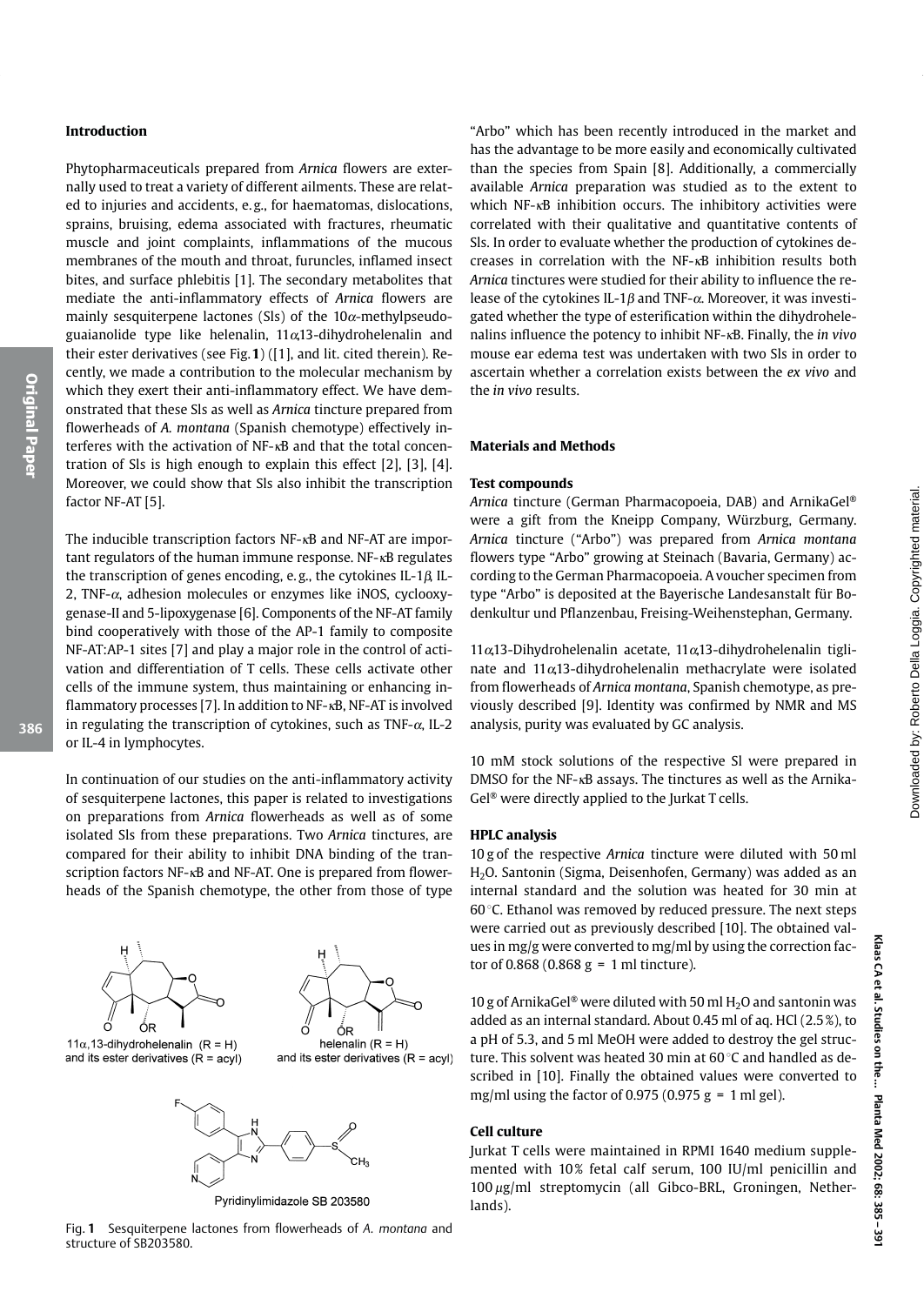## $NF - \kappa B$  EMSA

Total protein extracts from Jurkat T cells were prepared using a high-salt detergent buffer (Totex: 20 mM Hepes, pH 7.9, 350 mM NaCl, 20% (v/v) glycerol, 1% (w/v) NP-40, 1 mM MgCl<sub>2</sub>, 0.5 mM EDTA, 0.1 mM EGTA, 0.5 mM DTT, 1 mM PMSF, 1 % aprotinin). Cells were harvested by centrifugation, washed once in ice-cold PBS (Sigma, Deisenhofen, Germany) and resuspended in four cell volumes of Totex buffer. The cell lysate was incubated on ice for 30 min, then centrifuged for 5 min at 13,000 rpm at 4 °C. The protein content of the supernatant was determined and equal amounts of protein ( $10-20 \mu$ g) added to a reaction mixture containing 20  $\mu$ g BSA (Sigma, Deisenhofen, Germany), 2  $\mu$ g poly (dldC) (Roche Diagnostics, Mannheim, Germany), 2 µl buffer D+ (20 mM Hepes, pH 7.9; 20% glycerol, 100 mM KCl, 0.5 mM EDTA, 0.25% NP-40, 2 mM DTT, 0.1% PMSF), 4  $\mu$ l buffer F (20% Ficoll 400, 100 mM Hepes, 300 mM KCl, 10 mM DTT, 0.1% PMSF) and 100,000 c.p.m. (Cerenkov) of a <sup>32</sup>P-labeled oligonucleotide, made up to a final volume of  $20 \mu l$  with distilled water. Samples were incubated at room temperature for 25 min. NF-KB oligonucleotide (Promega, Mannheim, Germany) was labeled using  $\gamma$ -[32P]-ATP (3000 Ci/mmol; Amersham Pharmacia Biotech, Freiburg, Germany) and T4 polynucleotide kinase (Promega, Mannheim, Germany).

# **NF-AT EMSA**

Nuclear cell extracts were prepared as previously described [11]. The protein content was determined and equal amounts of protein (10  $\mu$ g) were added to the same reaction mixture as in the NF-KB EMSA. A oligonucleotide spanning the distal NF-AT site of the human GM-CSF promoter was used [12]. Sequence: 5' - TTT CTC ATG GAA AGA TGA CAT A - 3'.

## Cellular assay of cytokine release inhibition, enzyme linked immunosorbent assay for TNF- $\alpha$  and IL-1 $\beta$

Arnica tinctures were serially diluted in 70% ethanol (concentration range  $10 - 0.001 \mu I/ml$ ). Mononuclear cells were isolated from whole blood of healthy human donors by density gradient centrifugation. Cell samples were preincubated for 15 min (37 $\degree$ C,  $5\%$  CO<sub>2</sub>) with various concentrations of Arnica tincture (test samples) or 70% ethanol (control samples). Biosynthesis of cytokines was induced by cells stimulation with  $1 \mu g/ml$  LPS (from *E. coli,* serotype 026:B6) for 4 h (37 °C,  $5\%$  CO<sub>2</sub>). Cell reaction was terminated in an ice bath and cell samples were centrifuged. Concentrations of IL-1 $\beta$  and TNF- $\alpha$  were determined in supernatants using commercially available ELISA kits (Beckman Coulter, Krefeld, Germany). The anti-cytokine activity of each extract was calculated as percent reduction of cytokine concentration in test samples compared to control samples. Results are given as  $IC_{50}$ values  $(\mu l/ml)$ .

# **Vitality test**

The viability of cells which were treated with the respective sample for four hours was determined by trypan blue exclusion as described in [13].

## Croton oil-induced ear edema in mice

The in vivo anti-inflammatory activity of the sesquiterpene lactones was measured as inhibition of the croton oil-induced ear edema in mice, as previously described [14]. Cutaneous inflammation was induced by applying  $15 \mu l$  of an acetonic solution containing  $80 \mu g$  of croton oil to the inner surface of the right

ear of male CD-1 mice (28 - 32 g, Harlan-Italy, S. Pietro al Natisone, Italy), anesthetized with ketamine-HCl (145 mg/kg intraperitoneally; Virbac, Milano, Italy). The test substances were dissolved in the croton oil solution. The left ear remained untreated since preliminary experiments had shown that acetone does not interfere with the inflammatory response. All experiments were uniformly started between  $10:00$  and  $12:00$  a.m. in order to avoid variations in the inflammatory response due to circadian fluctuations in the levels of corticosteroids. Six hours after induction of the inflammation, mice were sacrificed and a plug (6 mm  $\varnothing$ ) was excised from both the treated and the untreated ears. The edema formation was quantified as the difference in weight between the two ear plugs. The anti-inflammatory activity was evaluated as percent inhibition of the edematous response in the animals treated with the test substances in comparison to the animals treated with the irritant alone. The experimental design was approved by the ethics committee of the University of Trieste.

#### **Statistical analysis**

Values of HPLC analysis were obtained from three independent measurements, those of the EMSAs from two measurements. Graphical analysis on semi-logarithmic paper was used to calculate  $IC_{50}$  values for the Arnica tinctures from percent reduction of cytokine release at various concentrations in one particular run. Experiments were carried out three/four times and the overall  $IC_{50}$  value was calculated as the mean +/-SD of all three/four  $IC_{50}$  s. The *in vivo* data were evaluated by the Student's t-test and significance was assumed for p values lower than 0.05.

## **Results**

To compare the inhibitory activity on the NF-<sub>KB</sub> DNA binding of different phytopharmaceuticals Jurkat T cells  $(5-6 \times 10^5 \text{ cells})$ ml) were incubated with various amounts of the respective Arnica tincture or the ArnikaGel® for 1 h. Cells were stimulated for 1 h with 200 U/ml TNF- $\alpha$ , and subsequently total cell extracts were prepared and analyzed for NF-<sub>K</sub>B DNA binding activity (see Fig. 2A and B). Stimulation with TNF- $\alpha$  induced one novel DNA binding activity in Jurkat T cells (see Fig. 2, lane 2). Antibody reactivity and competition assays identified this complex as an NF- $\kappa$ B p50/p65 heterodimer (data not shown). 5  $\mu$ l/ml of the Arbo and  $10 \mu$ l/ml of the Spanish tincture completely inhibited NF- $\kappa$ B DNA binding (see Fig. 2A). ArnikaGel® was less active since a concentration of  $50 \mu$ l/ml was necessary for a complete inhibition (see Fig. 2B). In each case no cytotoxic effects could be observed.

The differences in the activity of the Arnica preparations correlate with their content and type of Sls (see Table 1). The qualitative composition was determined by means of GC/MS analyses and by direct GC comparison with authentic compounds as far as available, the quantitative content was studied by HPLC analvsis according to [10]. The Arbo tincture, vielding mostly helenalin derivatives was two fold more active in NF-<sub>KB</sub> inhibition than the Spanish tincture containing  $11\alpha 13$ -dihydrohelenalin esters. ArnikaGel®, with the lowest content of dihydrohelenalin derivatives, was less active.

In contrast to the results with the tinctures, it was recently shown that pure helenalin was about 20-fold more active than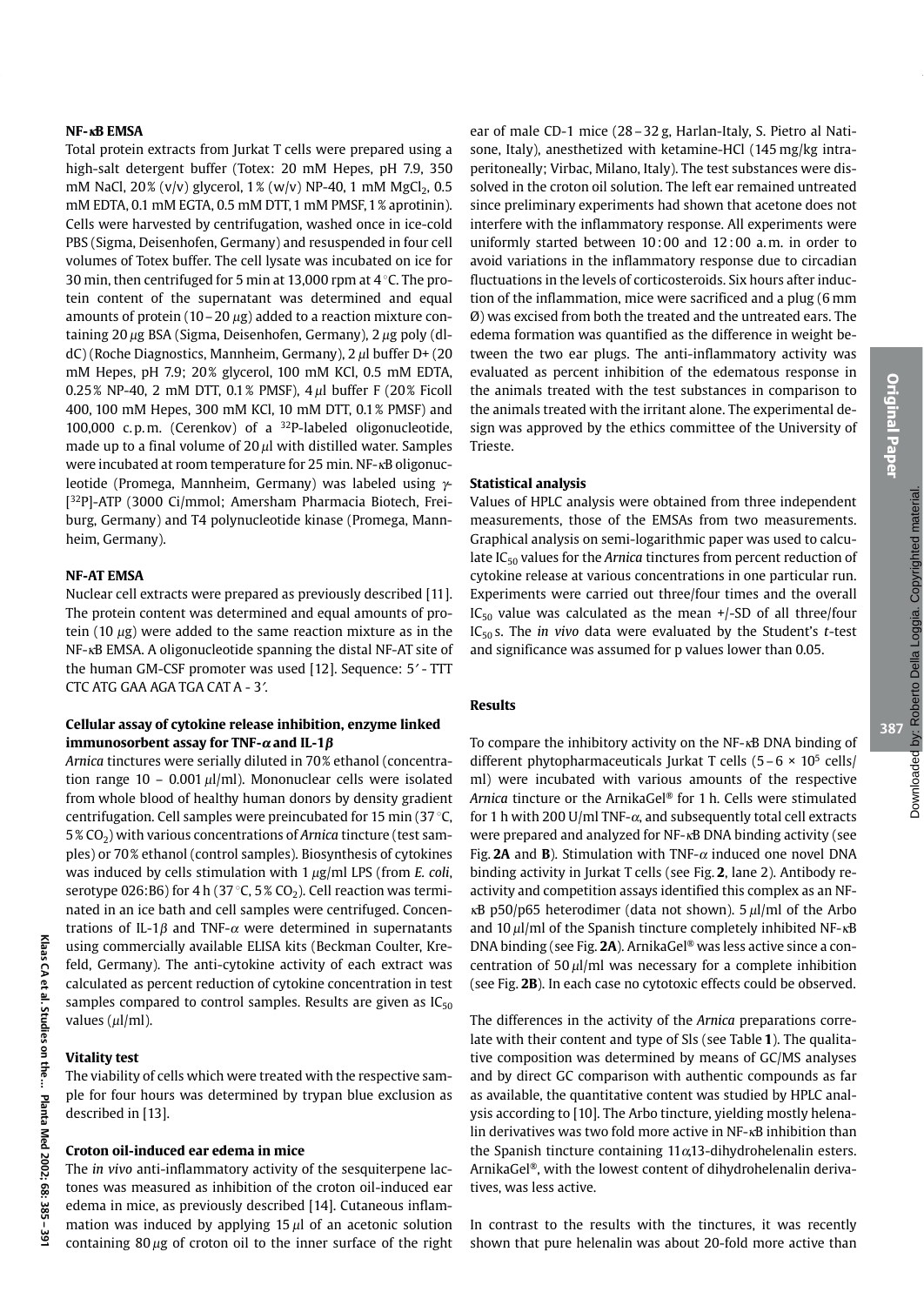

A and B Effect of Arnica tinctures and ArnikaGel® on NF-KB Fig. 2 DNA binding. Lane 1 shows unstimulated control cells; lane 2, cells treated with TNF- $\alpha$  alone. In the other lanes cells were pretreated for 1 h with the indicated amounts of *Arnica* tinctures or ArnikaGel<sup>®</sup>. Subsequently, cells were stimulated with 200 U/ml TNF- $\alpha$  for 1 h. Equal amounts of protein from cell extracts were analyzed for NF-KB activity by EMSA. A filled arrowhead indicates the position of NF-<sub>K</sub>B DNA complexes. The open circle denotes a non-specific activity binding to the probe and the open arrowhead shows unbound oligonucleotide.

pure  $11\alpha$ , 13-dihydrohelenalin [3]. Therefore, we elucidated whether there might be differences in the inhibitory potency between dihydrohelenalin esters which possess different acyl moities and the unesterified compound. As shown in Fig. 3A and B, 11a,13-dihydrohelenalin acetate also impaired NF-KB DNA binding at a 200  $\mu$ M concentration and showed the same activity as the respective unesterified compound. However, the methacrylate and tiglinate, which are the dominant SIs in Spanish Arnica flowerheads, only required the concentration of 100  $\mu$ M for complete NF-<sub>K</sub>B inhibition without showing any cytotoxic effects (see Fig.  $3A$  and  $B$ ).

NF-<sub>K</sub>B is required for maximal transcription of various cytokines. Arnica preparations impair NF-<sub>KB</sub> DNA binding in an EMSA. To investigate whether signal transduction steps downstream of



A and B. Effects of  $11\alpha$ , 13-dihydrohelenalin methacrylate, ti-Fig.  $3$ glinate and acetate, SIs isolated from flowerheads of A. montana, on NF-KB DNA binding. Lane 1 shows unstimulated control cells; lane 2, cells treated with TNF- $\alpha$  alone. In the other lanes cells were pretreated for 1 h with various concentrations of the indicated SL. Subsequently, cells were stimulated with 200 U/ml TNF- $\alpha$  for 1 h. Equal amounts of protein from cell extracts were analyzed for NF-KB activity by EMSA. A filled arrowhead indicates the position of NF-KB DNA complexes. The open circle denotes a non-specific activity binding to the probe and the open arrowhead shows unbound oligonucleotide.

the transcription of cytokine genes are also inhibited, we evaluated whether the production of cytokines is also decreased by Arnica tinctures. We focused on IL-1 and TNF- $\alpha$ . Mononuclear cells from human blood were preincubated with the Spanish or Arbo tincture at various concentrations and subsequently stimulated with 1 µg/ml LPS from Escherichia coli for 4 h. Supernatants were collected and assayed in an ELISA. As cytokine release from mononuclear cells is mediated via a p38 MAP kinase dependent pathway, the pyridinylimidazole SB 203580, a potent and selective inhibitor of p38 MAP kinase, was used as a positive control [15]. Both tinctures suppressed cytokine production in a concentration-dependent manner at low concentrations (see Fig. 4). The Arbo tincture was more active. A concentration of 0.12  $\mu$ l/ml was required to induce a 50% inhibition (IC<sub>50</sub>) of IL-1 $\beta$ . Higher concentrations were needed for suppression of TNF- $\alpha$  synthesis and

Table 1 Quantification of the phytopharmaceuticals for Sls by HPLC analysis (n = 3) using compound specific correction factors [10] and concentrations of phytopharmaceuticals from flowerheads of A. montana causing complete NF-xB or NF-AT inhibition. The amounts of the main SIs are separately calculated. Values are given in mg/ml. The total amount is related to the main SI occurring, in Arnica tincture from Spanish flowerheads and ArnikaGel® to 11 $\alpha$ , 13-dihydrohelenalin methacrylate, and in Arnica tincture from type Arbo flowerheads to helenalin tiglinate

|                                       | Arnica tincture<br>Spanish origin | ArnikaGel <sup>®</sup> | Arnica tincture<br>Arbo |
|---------------------------------------|-----------------------------------|------------------------|-------------------------|
| total content                         | $0.70$ mg/ml                      | $0.22$ mg/ml           | $0.56$ mg/ml            |
| DH-ac                                 | 0.04                              | 0.01                   |                         |
| DH-meacr                              | 0.22                              | 0.05                   | 0.02                    |
| DH-tig                                | 0.10                              | 0.03                   | 0.05                    |
| DH-i-val                              | 0.06                              | 0.02                   |                         |
| H-ac                                  |                                   |                        | 0.05                    |
| H-i-but                               |                                   |                        | 0.09                    |
| H-tig                                 |                                   |                        | 0.08                    |
| complete NF- <sub>KB</sub> inhibition | $10 \mu$ l/ml                     | 50 $\mu$ l/ml          | $5 \mu$ l/ml            |
| complete NF-AT inhibition             | $5 \mu$ l/ml                      |                        | $2 \mu$ l/ml            |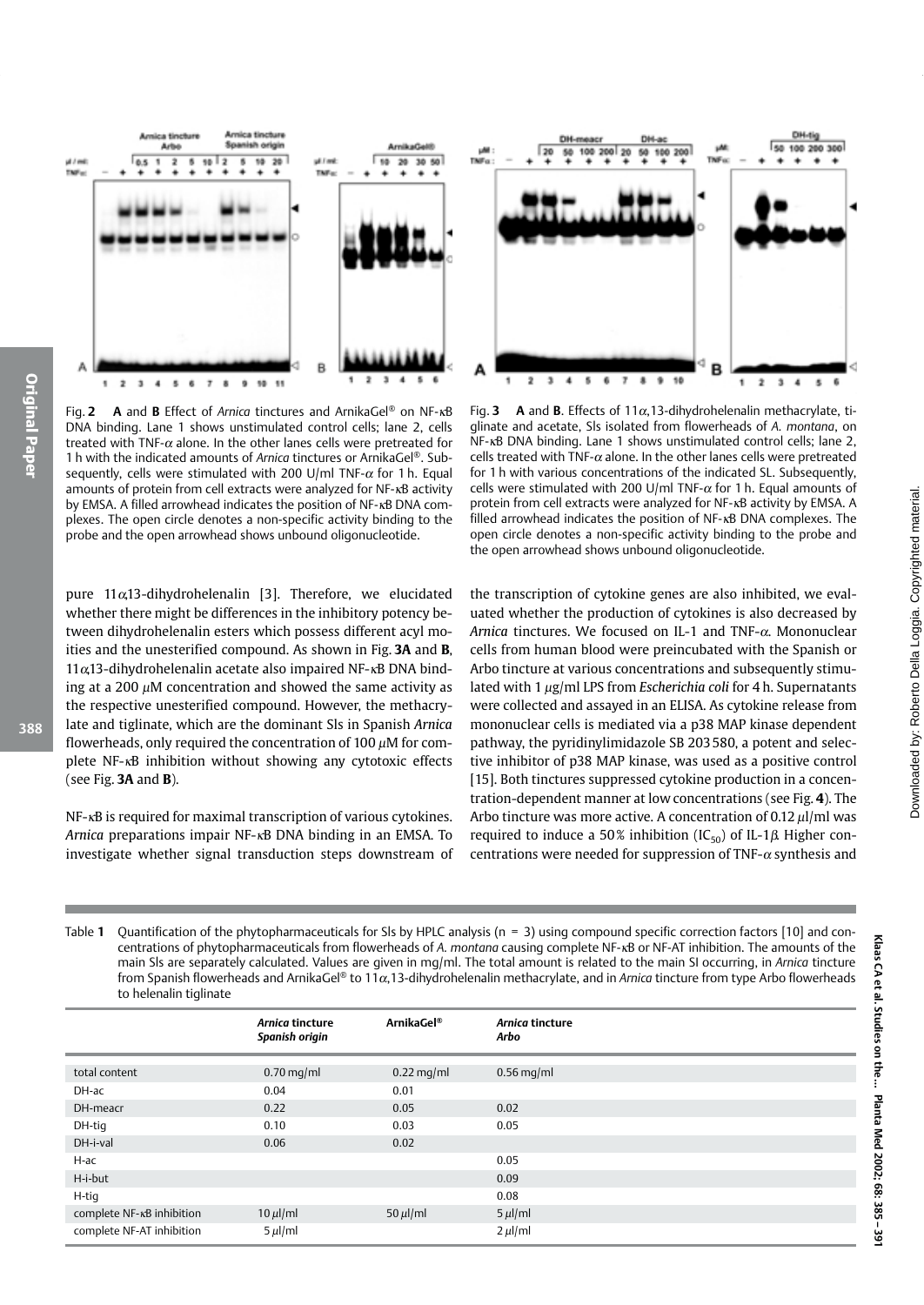an IC<sub>50</sub> value of 0.38  $\mu$ l/ml was obtained. In contrast, concentrations of 0.24 and 1.78  $\mu$ l/ml of the Spanish tincture were necessary for a half maximal suppression of IL-1 $\beta$  and TNF- $\alpha$ , respectively. The cell viability test by trypan blue exclusion was carried out to determine whether the inhibitory effects of the Arnica tinctures on cytokine release might be due to cytotoxic effects. Up to a concentration of  $1 \mu$ l/ml no cytotoxicity was observed with Arbo tincture whereas 0.1, 1.0 and 10.0  $\mu$ l/ml of the Spanish tincture all caused a mortality rate of about 4%, which can be neglected. Thus, it can be concluded that  $IC_{50}$  values reported here are not influenced by cytotoxicity.

Having shown that dihydrohelenalin esters with unsaturated acyl moieties possess stronger inhibitory properties on NF-KB DNA binding in EMSA than those compounds esterified with saturated acids it was interesting to investigate whether this behavior could also be observed in *in vivo* inflammatory models. Therefore, the croton oil-induced mouse ear edema assay was used as an established model of acute inflammatory response [14]. The acetate and methacrylate of  $11\alpha$ 13-dihydrohelenalin were tested at a dose of 1  $\mu$ mol/cm<sup>2</sup>, in comparison to the nonsteroidal anti-inflammatory drug indomethacin (0.2  $\mu$ mol/cm<sup>2</sup>) which was used as a positive reference. The results obtained are given in Table 2. 11 $\alpha$ 13-Dihydrohelenalin esterified with the unsaturated methacrylic acid induced 77% edema inhibition and exerted a stronger effect than the corresponding acetate derivative, which reduced the edematous response by 54%. As expected, 0.2  $\mu$ mol/cm<sup>2</sup> of indomethacin reduced the edematous response by 44%.

Transcription of the cytokine TNF- $\alpha$  is regulated by the transcription factor NF-<sub>KB</sub> and NF-AT [7]. Therefore, the tinctures were also investigated for an influence on the activation of NF-AT. Jurkat T cells (5 – 6  $\times$  10<sup>5</sup> cells/ml) were incubated with tincture at



Fig. 4 Inhibitory effect of Arnica tinctures prepared from different Arnica flowers on IL-1 $\beta$  and TNF- $\alpha$  synthesis in human mononuclear cells stimulated with LPS from Escherichia coli for 4 h. Supernatants were assayed in ELISAs. SB 203580 was used as reference compound yielding IC<sub>50</sub> values of 0.08 + 0.06  $\mu$ mol/l for IL-1 $\beta$  inhibition and 0.19 + 0.06  $\mu$ mol/l for that of TNF- $\alpha$ . All values are the mean of three/four independent measurements

Table 2 Effect of 11 $\alpha$ , 13-dihydrohelenalin acetate and methacrylate from Arnica flowers on the croton oil-induced mouse ear edema. Indomethacin was used as reference compound

| <b>Substance</b>                              | Dose<br>$(\mu \text{mol/cm}^2)$ | No.<br>of animals | Edema<br>$(in\,mq)$<br>$m \pm S.E.$ | Edema<br>Inhibition (%) |
|-----------------------------------------------|---------------------------------|-------------------|-------------------------------------|-------------------------|
| control                                       | $\overline{\phantom{0}}$        | 10                | $7.0 \pm 0.3$                       | $\qquad \qquad -$       |
| $11\alpha$ , 13-dihydrohelenalin acetate      | 1.0                             | 10                | $3.2 \pm 0.5^*$                     | 54                      |
| $11\alpha$ , 13-dihydrohelenalin methacrylate | 1.0                             | 10                | $1.6 \pm 0.3*$                      | 77                      |
| Indomethacin                                  | 0.2                             | 10                | $3.9 + 0.4*$                        | 44                      |

Klaas CA et al. Studies on the .... Planta Med 2002; 68: 385-39

 $*$  p < 0.001 in the Student's t-test.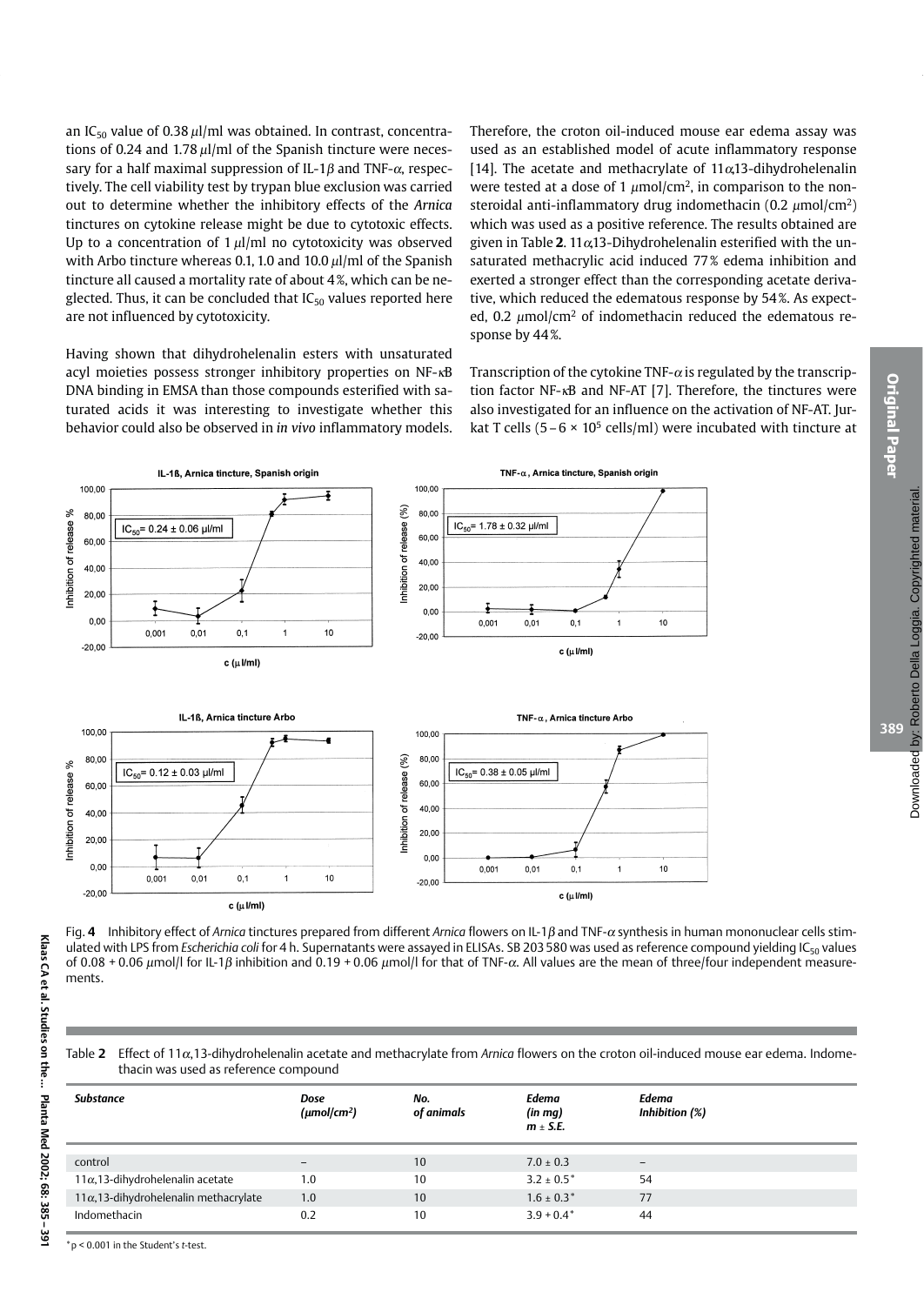various concentrations for 1 h prior to stimulation with ionomycin and PMA for 3 h. Nuclear protein extracts were prepared and analyzed for NF-AT DNA binding activity in an EMSA using an oligonucleotide comprising the NF-AT binding sequence from the GM-CSF promoter [12]. Stimulation with ionomycin and PMA induced one novel DNA binding activity in Jurkat T cells (Fig. 5, lane 2). Competition assays identified this complex as NF-AT (data not shown). NF-AT DNA binding was significantly reduced by pretreatment of Jurkat T-cells with  $2 \mu$ l/ml of Arnica tincture from Spanish flowerheads, while  $5 \mu$ l/ml completely prevented NF-AT DNA binding (see Fig. 5, lanes 10 and 11). Arbo tincture was nearly twice as active. Here no NF-AT could be detected at a concentration of  $2 \mu l$ /ml (see Fig. 5, lane 5).

# **Discussion**

Herbal remedies have become increasingly popular in recent years. Therefore, it is not only important to prove their biological activity, but also to identify their active components and elucidate their molecular mechanism of action. This can already be applied to preparations from flowerheads of Arnica montana [2]. [3], [4], whose most active compounds are known to be sesquiterpene lactones [1].

Here an Arnica tincture was prepared from Arnica flowerheads which originate from the easily and economically cultivated type "Arbo". For the first time its content and composition of Sls is described and correlated with its NF-KB inhibiting activity. Moreover, these results are compared to those obtained from the Spanish tincture. Each tincture should have its advantages. While the Spanish one presumably causes fewer side effects like contact dermatitis, for which compounds with an  $\alpha$ -methylene- $\gamma$ -lactone ring are mainly responsible [1], the Arbo tincture possesses a stronger NF-<sub>K</sub>B inhibitory activity.

Moreover, three  $11\alpha$ , 13-dihydrohelenalin esters being the main occurring Sls in the Spanish tincture were studied for their inhibitory NF-<sub>K</sub>B DNA binding activity and new insights in structureactivity relationships were gained. Whereas we have previously

Fig. 5 Effect of Arnica tinctures on NF-AT DNA binding. Lane 1 shows unstimulated control cells. In lane 2 cells were treated with 2  $\mu$ M ionomycin and 100 ng/ml PMA for 3 h. In the other lanes cells were preincubated with various amounts of Arnica tincture for 1 h. A filled arrowhead indicates the position of the NF-AT DNA complex. The open circle denotes a non-specific activity binding to the probe and the open arrowhead shows unbound oligonucleotide.

proposed that the most important structural elements for a potent inhibitory activity are reactive centers, such as an exocyclic methylene group and an  $\alpha$ ,  $\beta$ -unsaturated carbonyl group [16], a further one, namely an  $\alpha$ ,  $\beta$ -unsaturated ester group has to be added. The methacrylate and the tiglinate of dihydrohelenalin were twice as active as dihydrohelenalin or its acetate. Studies are in progress to elucidate the basis for this stronger activity.

Both Arnica tinctures were studied for the first time on their influence on cytokine production. It was shown that their content and type of Sls correlate with their ability to inhibit cytokine release. Again, Arbo tincture inhibited IL-1 and TNF- $\alpha$  production more effectively than the Spanish tincture. Both cytokines are upregulated and/or disregulated in inflamed tissue and contribute directly or indirectly to the pathology in the synovial joint tissue [17]. IL-1 causes activation of T- and B-lymphocytes and induces chemotaxis of neutrophil granulocytes and other cells. It stimulates proliferation of fibroblasts and upregulation of COX-2, phospholipase  $A_2$  and connective tissue degrading metalloproteinases, like collagenase. TNF- $\alpha$  has similar biological functions to those of IL-1 [17]. Our results are in accordance with recent reports demonstrating that SIs are able to inhibit the cytokines TNF- $\alpha$  and IL-1 ([18], and lit, cited therein), which are regulated by the transcription factor  $NF - \kappa B$ .

A time-dependent cytokine production of IL-1 can also be observed in the croton oil-induced mouse ear edema [19]. For this reason, we compared the topical anti-inflammatory effect of  $11\alpha$ , 13-dihydrohelenalin acetate and methacrylate, showing that the latter compound was more active than the acetate derivative (77 and 54% oedema reduction, respectively, at a dosage of 1  $\mu$ mol/cm<sup>2</sup>). This result correlates well with that obtained in the  $NF$ - $\kappa$ B EMSA and shows again the influence of the unsaturated ester moiety.

TNF- $\alpha$ , which is believed to be one of the main proinflammatory cytokines, has also binding sites in its promoter region for the transcription factor NF-AT. Therefore, we extended our studies on NF-AT and demonstrated that both tinctures were even more active in the NF-AT than in the NF-KB assay. For both, no NF-AT was detected at about half the concentration necessary for a complete NF-<sub>K</sub>B inhibition. Studies are in progress to elucidate how the effective ingredients of the tinctures, the SIs, inhibit the DNA binding activity of NF-AT. Preliminary studies suggest a different mechanism than that proved for cyclosporin and FK506 (unpublished data). These immunosuppressive drugs inhibit the phosphatase activity of calcium- and calmodulin-dependent calcineurin [20]. However, they also inhibit calcineurin activity in other tissues, which causes side effects, e.g. nephrotoxicity and neurotoxicity. Therefore, drugs which act in another way as cyclosporin and FK506 may be clinically preferable.

By inhibiting NF-<sub>KB</sub> and NF-AT and subsequently cytokine production Arnica tinctures act in a similar way as glucocorticoids. which also interfere with NF-AT and NF-<sub>KB</sub>-driven promoter activity [21], [22]. For inhibition of NF-<sub>KB</sub> a model was proposed in which glucocorticoids repress NF-<sub>KB</sub>-driven genes by interfering with the mechanistic interaction of p65 with the basal transcription machinery. Recently, we proved that Sls act directly on the p65 subunit, too [3]. It has been suggested that therapeutic agents directed at this protein might be useful, for instance in



390